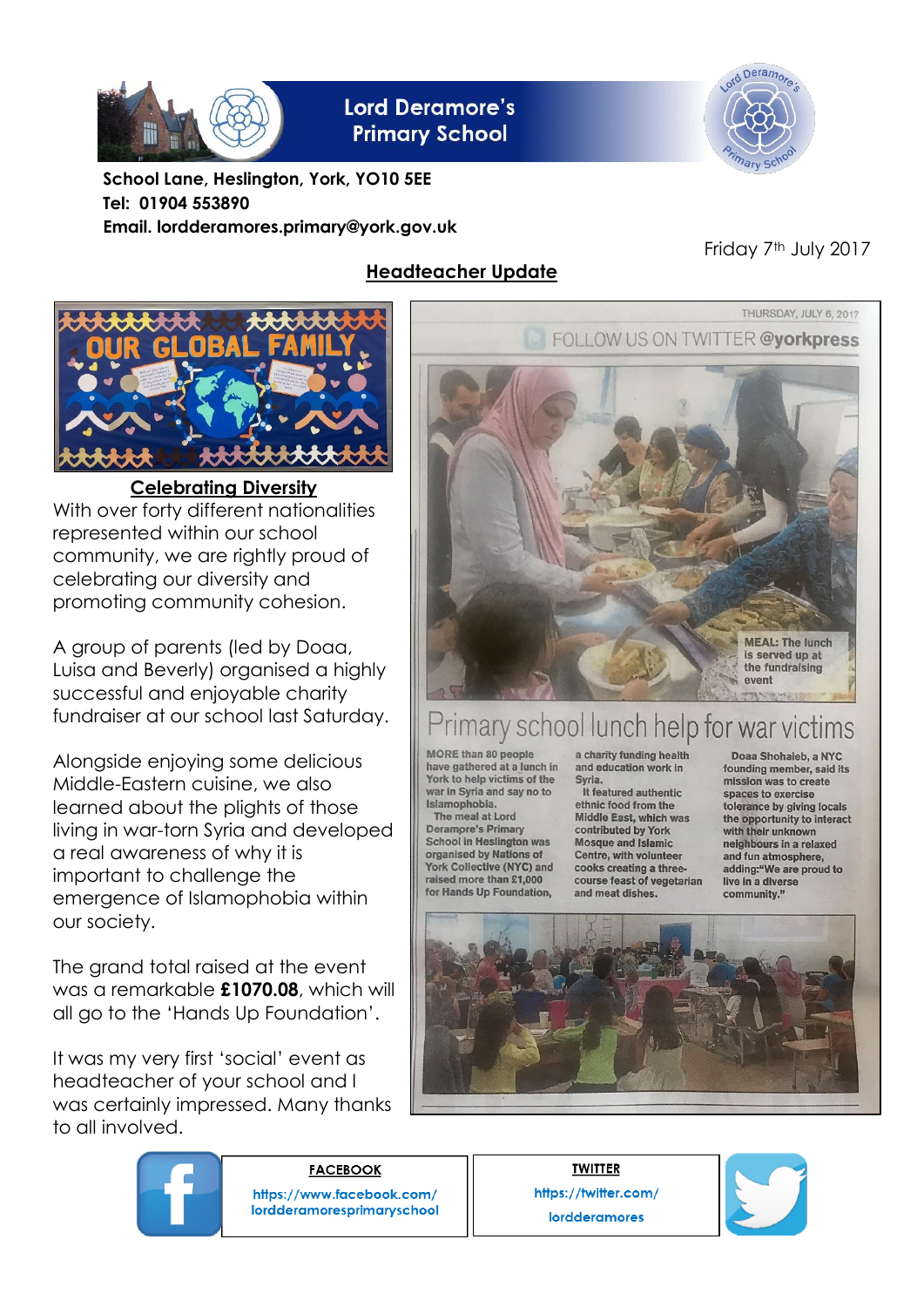

### **Public Speaking Success**

Congratulations to Andrew and Clara in Year 6 who represented our school at the annual York Civic Trust Public Speaking Competition. They came fourth and gave an incredibly impressive presentation. Thank you to Mrs Lee for preparing them so well.



**Outdoor Learning Week 2017**

It has been my first ever Outdoor Learning Week and what an enjoyable week it has been! I have been incredibly impressed by the wonderful array of learning opportunities that our children have taken part in – all of which have nurtured key life skills that too often are overlooked within the national curriculum. From developing problem-solving and social skills in team challenge activities, through to encouraging children to take and manage risks – learning outdoors really does have a key place in any decent primary education. A massive thank you needs to go to Mrs McKenna and Mrs Carr for organising such an action-packed week. Mr Danby (one of our parent governors) also deserves a special mention for working with our children and enhancing our forest area even further – along with Mrs Jagoe who arranged the delicious 'Cookout'. My thanks go to every member of staff and parent/carer who has supported this highly successful week – it certainly would not have been possible without you!